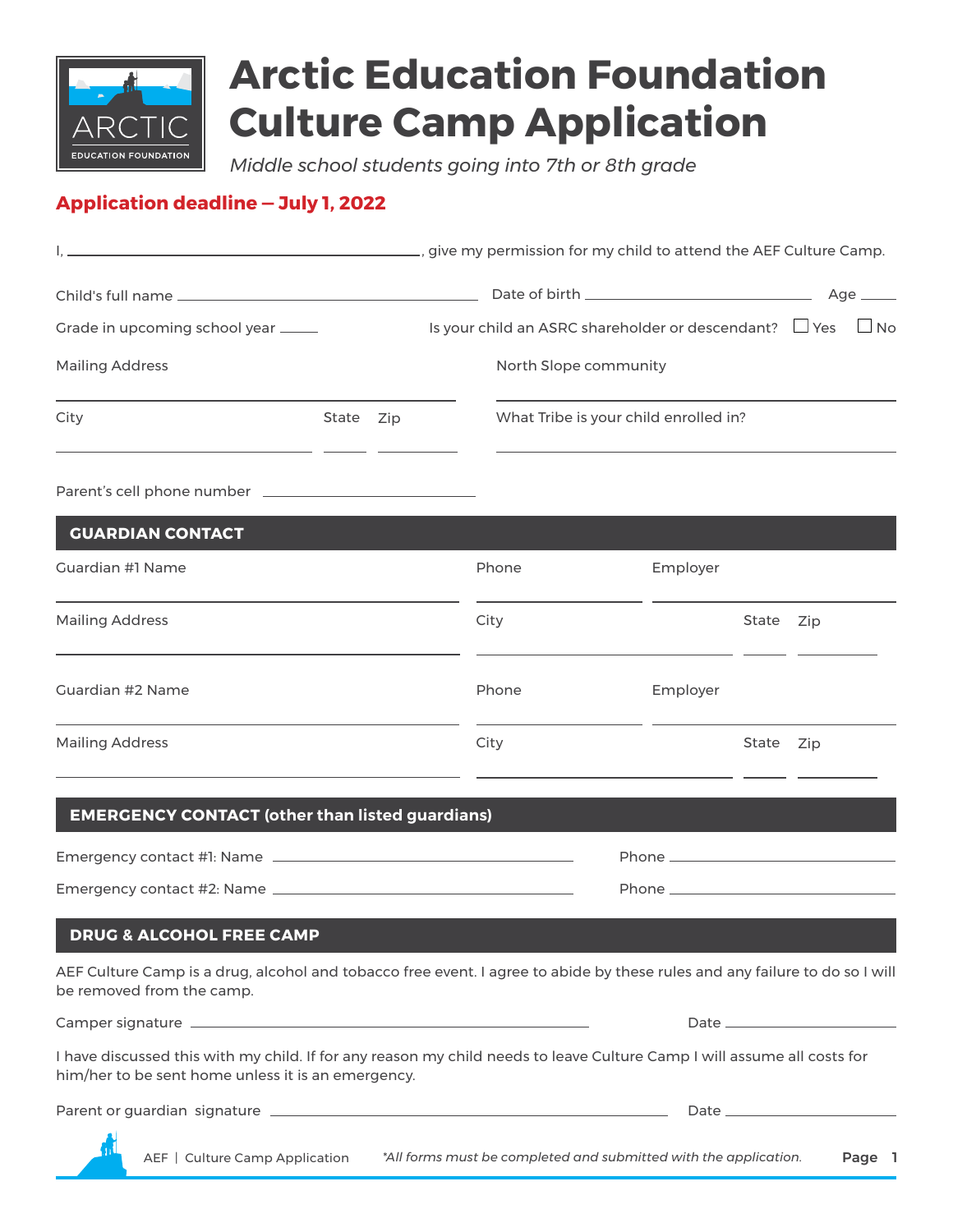

## **AEF Culture Camp Medical Information**

*To be completed by parent or guardian*

| Camper name                                                                                                |                                                                                                                                                | Phone                        | Date of birth          |  |  |
|------------------------------------------------------------------------------------------------------------|------------------------------------------------------------------------------------------------------------------------------------------------|------------------------------|------------------------|--|--|
| <b>Address</b>                                                                                             | City                                                                                                                                           |                              | State<br>Zip           |  |  |
| Parent or guardian                                                                                         |                                                                                                                                                | Work phone                   | Relationship to camper |  |  |
| Hospital/Clinic name                                                                                       |                                                                                                                                                | Phone                        |                        |  |  |
|                                                                                                            | Does your child have any physical disabilities, special needs, motor issues or cognitive learning disabilities? (explain)                      |                              |                        |  |  |
| Does your child wear glasses or contact lenses?<br>Does your child wear hearing aids? $\Box$ Yes $\Box$ No | $\Box$ Glasses                                                                                                                                 | $\Box$ Contacts<br>$\Box$ No |                        |  |  |
| $\Box$ Allergies to animals?                                                                               | Sinus problems?<br>Allergies to bites or stings?                                                                                               |                              |                        |  |  |
| Does your child have asthma?                                                                               | $\Box$ Yes<br>$\Box$ No<br>Is your child currently taking any medications? (explain, including medicine name and recommended dosage/frequency) |                              |                        |  |  |
|                                                                                                            | Does your child require any special (emergency) medications? (explain)                                                                         |                              |                        |  |  |
|                                                                                                            | Please list any other information you think is important for us to know.                                                                       |                              |                        |  |  |
| 907-852-0518 or kroseberry@asrc.com.                                                                       | For any additional health-related concerns or information concerning your child, please contact Katie Roseberry at                             |                              |                        |  |  |
|                                                                                                            |                                                                                                                                                |                              | Date _____             |  |  |
| AEF   Culture Camp Application                                                                             | *All forms must be completed and submitted with the application.                                                                               |                              | Page 2                 |  |  |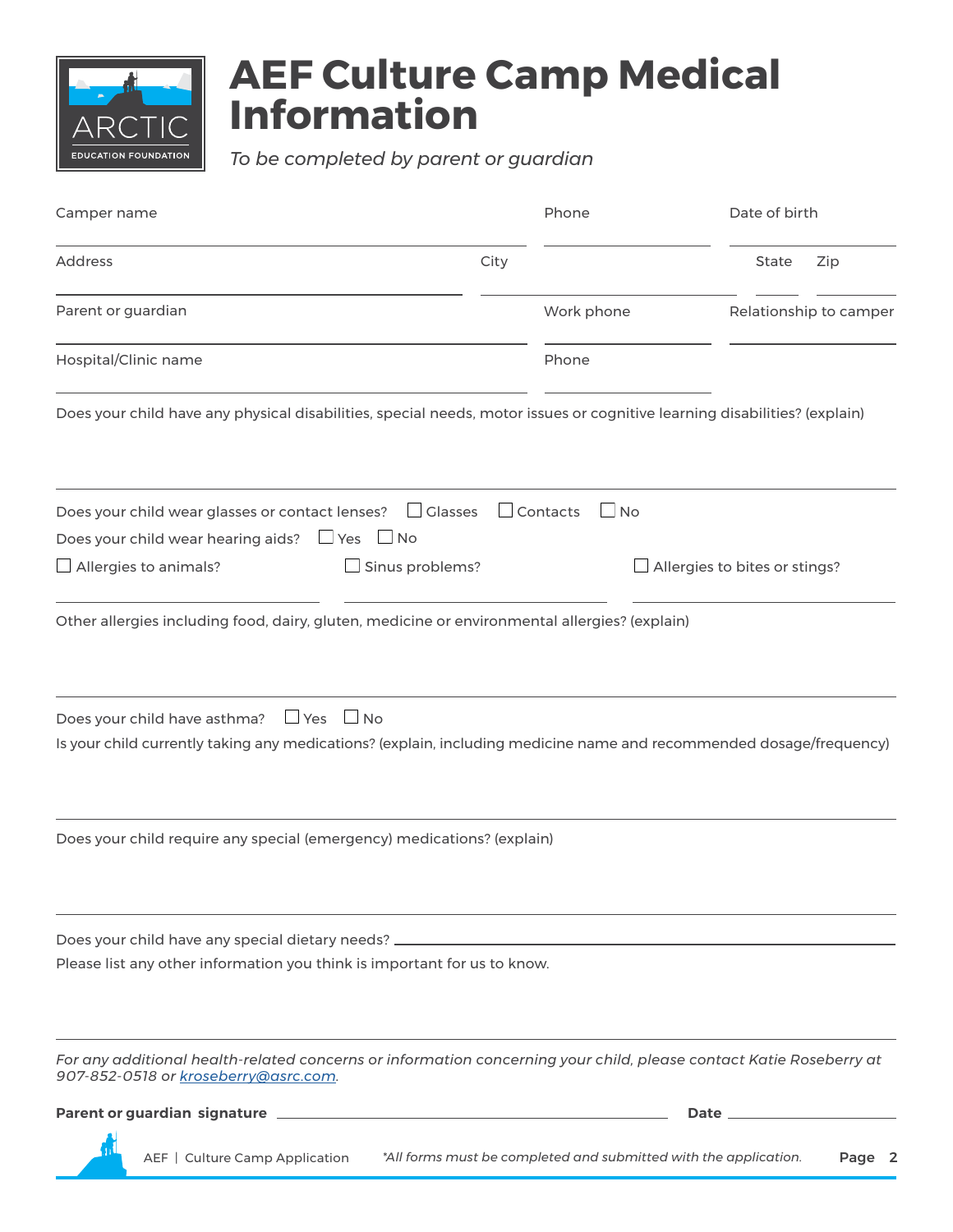

### **Camper Survey Questions**

Below are some questions that your child will need to complete for this application. These same questions will be asked again at the end of the camp to help us understand how well our camp is doing and what the campers are learning. Please answer the following:

What do you know about traditional plants? Have you gathered and or eaten any traditional plants, berries, or teas?

What do you know about the traditional value of Hunting Traditions? Have you had the opportunity to go hunting, whaling, fishing, and learned how to skin any animals?

What traditional foods have you worked with?

What do you know about Arctic survival? Have you been camping, used a GPS, and/or learned about safety while on the land?

Does your family go camping? How many times have you been camping with them?

What traditional arts have you tried, and what have you made or done? This may include sewing, carving, beading, mask-making, learning traditional songs and dances, toolmaking, or any other traditional art you can think of.